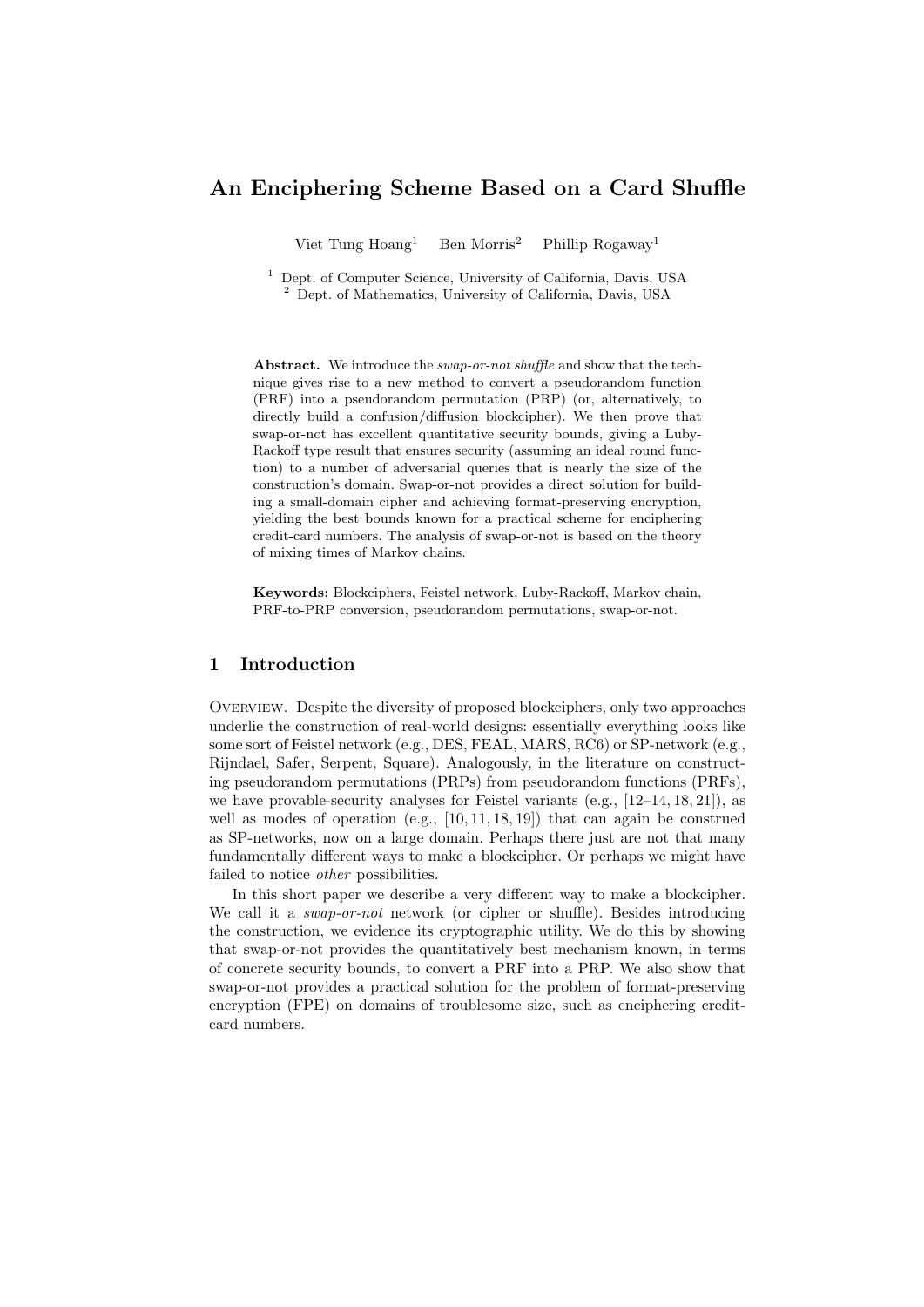proc  $E_{KF}(X)$  //**swap-or-not** for  $i \leftarrow 1$  to  $r$  do  $X' \leftarrow K_i \oplus X$  $\hat{X} \leftarrow \max(X, X')$ if  $F_i(\hat{X}) = 1$  then  $X \leftarrow X'$ return *X* **Fig. 1.** Cipher  $E = SN[r, n]$  encrypts  $X \in \{0, 1\}^n$ using a key  $KF$  naming  $K_1, \ldots, K_r \in \{0, 1\}^n$  and round functions  $F_1, \ldots, F_r: \{0, 1\}^n \to \{0, 1\}.$ 

CONSTRUCTION. Suppose we aim to encipher *n*-bit strings; our message space is the set  $\mathcal{X} = \{0, 1\}^n$ . Assume we will use *r* rounds, and that the blockcipher's key *KF* names subkeys  $K_1, ..., K_r \in \{0, 1\}^n$ as well as round functions  $F_1, \ldots, F_r$ , each of which maps *n*-bits to a single bit, so  $F_i: \{0,1\}^n \to \{0,1\}.$  Then we encipher  $X \in \{0,1\}^n$  as

shown in Fig. 1. The reason that this works, that one gets a permutation, is simply that  $X \mapsto K_i \oplus X$  is an involution, and our round function depends on the set  $\{X, K_i \oplus X\}$ . The inverse direction for swap-or-not is identical to the forward direction shown above except for having *i* run from *r* down to 1.

Restating the algorithm in English, at each round *i* we pair the current value of  $X \in \{0,1\}^n$  with a "partner" point  $X' = K_i \oplus X$ . We either replace X by its partner or leave it alone. Which of these two things we do is determined by applying the boolean-valued  $F_i$  to the two-element set  $\{X, X'\}$ . Actually, in order to give  $F_i$  a more conventional domain, we select a canonical representative from  $\{X, X'\}$ , say  $\hat{X} = \max(X, X')$ , and apply  $F_i$  to it. Note that each plaintext maps to a ciphertext by xoring into it some subset of the subkeys  $\{K_1, \ldots, K_r\}$ . This might sound linear, but it most definitely is not.

CARD SHUFFLING VIEW. The swap-or-not construction was invented, and will be analyzed, by regarding it as a way to shuffle a deck of cards. Seeing a blockcipher as a card shuffle enables one to exploit a large body of mathematical techniques, these dating back to the first half of the twentieth century. In addition, some ways to shuffle cards give rise to enciphering schemes that cryptographers did not consider. Swap-or-not is such a case.

One can always see a card shuffle as an enciphering scheme, and vice versa. If you have some method to shuffle *N* cards, this determines a corresponding way to encipher *N* points: place a card at each position  $X \in [N]$ , where  $[N] =$ *{*0*,* 1*, . . . , N −*1*}*; shuffle the deck; then look to see the position where the card initially at position  $X$  ended up. Call that position the ciphertext  $Y$  for  $X$ . The randomness used in the shuffle corresponds the cipher's key.

The first thing needed for a card shuffle to give rise to a computationally feasible blockcipher is that the shuffle be *oblivious*, an idea suggested by Moni Naor [18, p. 62], [23, p. 17]. In an oblivious shuffle one can trace the trajectory of a card without attending to lots of *other* cards in the deck. Most conventional shuffles, such as the riffle shuffle, are not oblivious. The Thorp shuffle [26] is oblivious—and so is swap-or-not. As a shuffle, here's how it looks.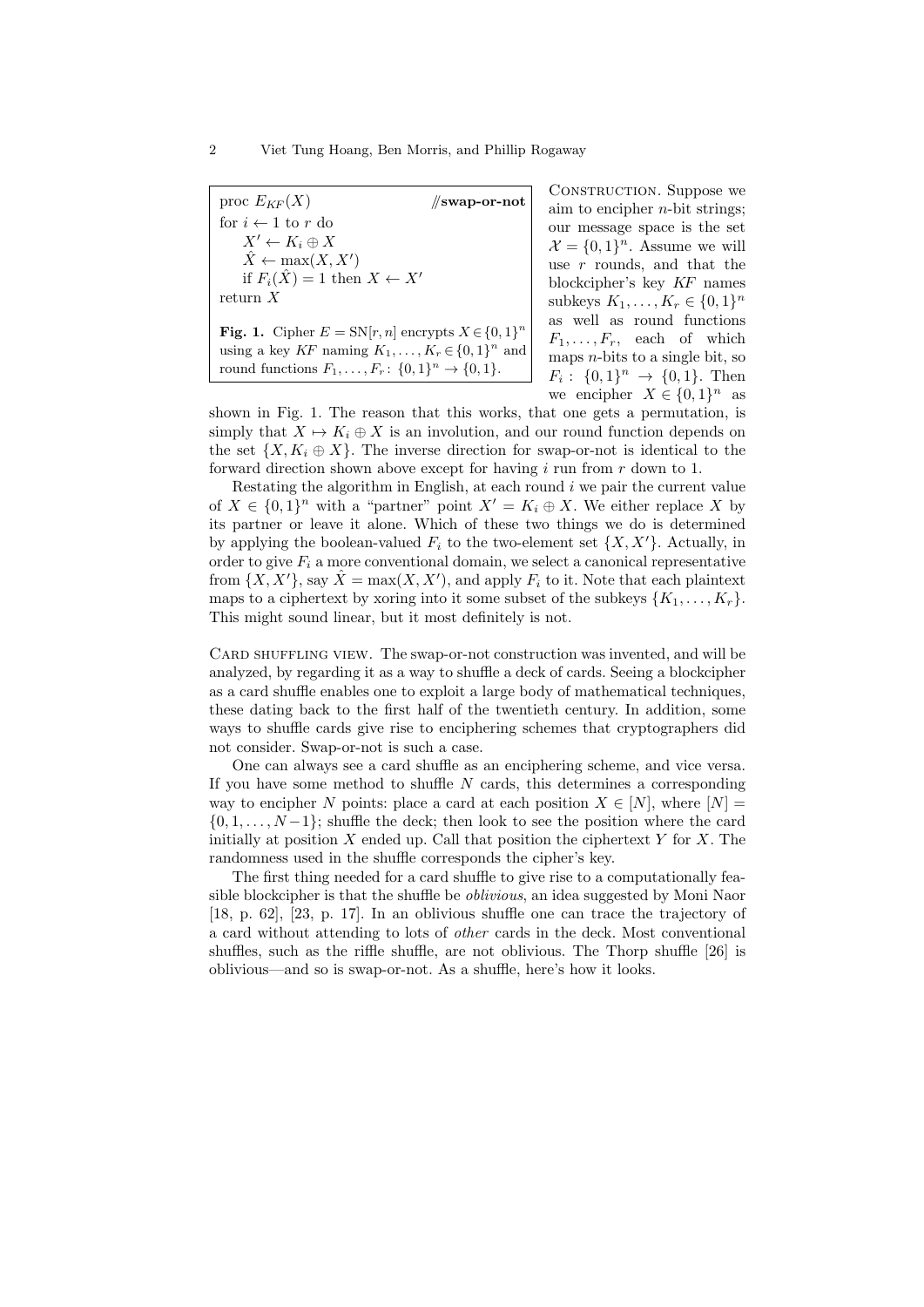Recasting swap-or-not as a way to shuffle cards, suppose we have *N* cards, one at each position  $X \in [N]$ , where  $N = 2<sup>n</sup>$ . To shuffle the deck, choose a random  $K \in \{0, 1\}^n$ and then, for each pair of card positions *X* and  $K \oplus X$ , flip a fair coin. If it lands heads, swap the cards at the indicated positions; if it lands

|                                                                                | $K \xleftarrow{\$} \{0,1\}^n$ //swap-or-not as a shuffle |
|--------------------------------------------------------------------------------|----------------------------------------------------------|
|                                                                                | for each pair of positions $\{X, K \oplus X\}$           |
| $b \stackrel{\hspace{0.1em}\mathsf{\scriptscriptstyle\$}}{\leftarrow} \{0,1\}$ |                                                          |
| if $b = 1$ then swap the cards                                                 |                                                          |
|                                                                                | at positions X and $K \oplus X$                          |
|                                                                                |                                                          |
|                                                                                | <b>Fig. 2.</b> Mixing a deck of $N=2^n$ cards, each at a |
|                                                                                | position $X \in \{0,1\}^n$ . The code shows one shuffle. |

For better mixing, the shuffle is repeated *r* times.

tails, leave them alone. See Fig. 2. The process can be repeated any number *r* times, using independent coins (both the *K*-values and the *b*-values) for each shuffle.

When the swap-or-not shuffle of Fig. 2 is translated back into the language of encryption, one recovers the swap-or-not cipher of Fig. 1; these are different views of precisely the same process. The random pairing-up of cards specified by *K* for the *i*th shuffle corresponds to the subkey  $K_i$ . The random bit *b* flipped at the shuffle's round *i* for the pair  $\{X, K \oplus X\}$  corresponds  $F_i(\hat{X})$ .

proc  $E_{KF}(X)$  //**Generalized domain** for  $i \leftarrow 1$  to  $r$  do  $X' \leftarrow K_i - X$  $\hat{X} \leftarrow \max(X, X')$ if  $F_i(\hat{X}) = 1$  then  $X \leftarrow X'$ return *X* **Fig. 3.** Cipher  $E = SN[r, N, +]$  encrypts  $X \in [N]$ 

using a key  $KF$  naming  $K_1, \ldots, K_r \in [N]$  and round functions  $F_1, \ldots, F_r: [N] \rightarrow \{0, 1\}.$ 

Generalizing. It is useful to be a bit more general here, working in a finite abelian group  $G = (N, 0)$  instead of the group  $({0, 1}^n, \oplus)$  of bit strings under xor. (For convenience, we have assumed that the group elements are named  $[N] = \{0, \ldots, N-1\}$ .) In this way we won't need the number of points *N* in the message space  $\mathcal{X} = [N]$  to be

a power of two—we'll be able to encipher points on any set  $\mathcal{X} = [N]$ , just by naming a group operator, say addition modulo *N*. For generalizing the shuffle of Fig. 2, the value K is uniformly drawn from [N] rather than from  $\{0,1\}^n$ , and we consider the pair of positions  $\{X, K - X\}$  rather than  $\{X, K \oplus X\}$ . For the generalized cipher—see Fig. 3—the key *KF* will name subkeys  $K_1, \ldots, K_r \in [N]$ and round functions  $F_1, \ldots, F_r$ :  $[N] \to \{0, 1\}$ . We set  $X' \leftarrow K_i - X$  rather than  $X' \leftarrow K_i \oplus X$ . The inverse remains what one gets by iterating from *r* down to 1.

Results. As with Luby and Rackoff's seminal paper [14], we can analyze the swap-or-not construction by regarding its constituent parts as uniformly random. Formally, let us write  $SN[r, N, +]: K \times [N] \rightarrow [N]$  for the blockcipher *E* specified in Fig. 3 that is swap-or-not with  $r$  rounds, a message space of  $[N]$ , the indicated group operator, and where the key space names all possible subkeys  $K_1, \ldots, K_r \in [N]$  and all possible round functions  $F_1, \ldots, F_r : [N] \to \{0, 1\}$ .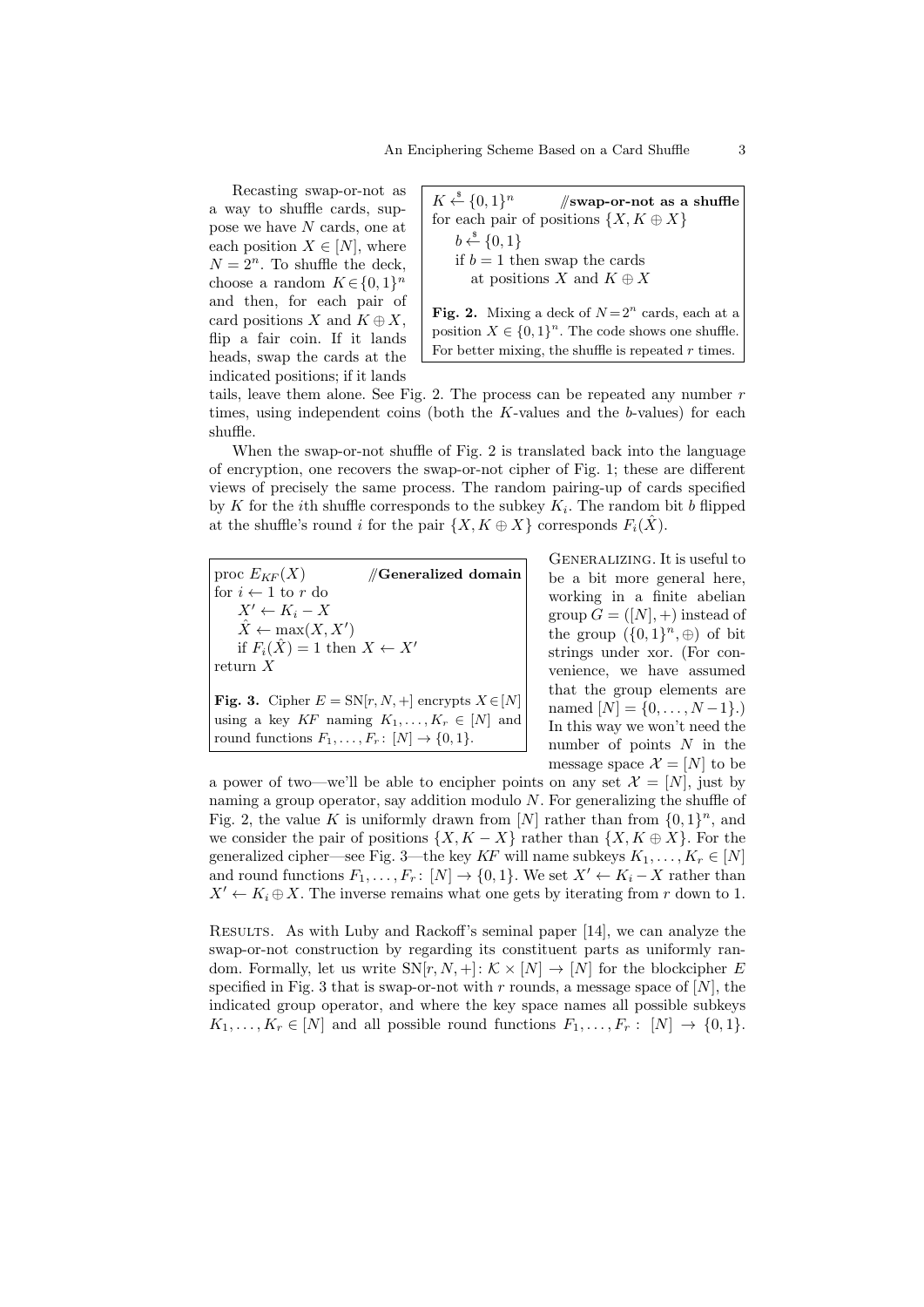

**Fig. 4. Illustration of results.** The message space has  $N = 2^{64}$  points. The graphs show established upper bounds on CCA advantage when the adversary asks *q* queries, where  $\log_2(q)$  labels the *x*-axis. **Rightmost two graphs**: the new results—the swap-or-not cipher for either eight passes (512 rounds) (SN-8) or 10 (SN-10), as given by Theorem 4. (One pass is defined as  $\lceil \lg N \rceil$  rounds.) For comparison, the **leftmost two graphs** are for balanced Feistel, both the classical 4-round result of Luby and Rackoff [14, 20] (LR-4) and then a six-round result of Patarin (LR-6) [22, Th. 7]. The **middle two graphs** are for the Thorp shuffle, either with eight passes (TH-8) or 20 (TH-20), as given by [17, Th. 5].

Thus a random key  $KF$  for this cipher has the  $K_i$  and  $F_i$  values uniformly chosen. We define the CCA (also called the "strong-PRP") advantage of an adversary *A* attacking *E* by dropping it into one of two worlds. In the first, the adversary gets an oracle for  $E_{KF}(\cdot)$ , for a random  $KF$ , and also an oracle for its inverse,  $E_{KF}^{-1}(\cdot)$ . Alternatively, the adversary is given a uniformly random permutation  $\pi$ :  $[N] \to [N]$ , along with its inverse,  $\pi^{-1}(\cdot)$ . Define

$$
\mathbf{Adv}_{\mathrm{SN}[r,N,+]}^{\mathrm{cca}}(q) = \max_{A} \left\{ \mathrm{Pr}[A^{E_{KF}(\cdot), E_{KF}^{-1}(\cdot)} \Rightarrow 1] - \mathrm{Pr}[A^{\pi(\cdot), \pi^{-1}(\cdot)} \Rightarrow 1] \right\},\,
$$

the maximum over all adversaries that ask at most *q* total queries. Our main result is that

$$
\mathbf{Adv}_{\mathrm{SN}[r,N,+]}^{\mathrm{cca}}(q) \leq \frac{4N^{3/2}}{r+4} \left(\frac{q+N}{2N}\right)^{r/4+1} . \tag{1}
$$

Roughly said, you need  $r = 6 \lg N$  rounds of swap-or-not to start to see a good bound on CCA-security. After that, the adversary's advantage drops off inverse exponentially in  $r$ . The summary explanation of formula  $(1)$  just given assumes that the number of adversarial queries is capped at  $q = (1 - \epsilon)N$  for some fixed  $\epsilon > 0$ .

The quantitative guarantee above is far stronger than anything a balanced Feistel network can deliver. The only remotely comparable bound we know, retaining security to  $N^{1-\epsilon}$  queries instead of  $(1-\epsilon)N$  queries, is the Thorp shuffle [26] (or, equivalently, a maximally-unbalanced Feistel network [17]). But the known result, establishing  $\mathbf{Adv}_{E'}^{\text{cca}}(q) \leq (2q/r + 1)(4nq/N)^r$  if one shuffles  $N = 2^n$  points for  $r(4n - 2)$  rounds [17], vanishes by the time that  $q \ge \frac{N}{4 \lg N}$ .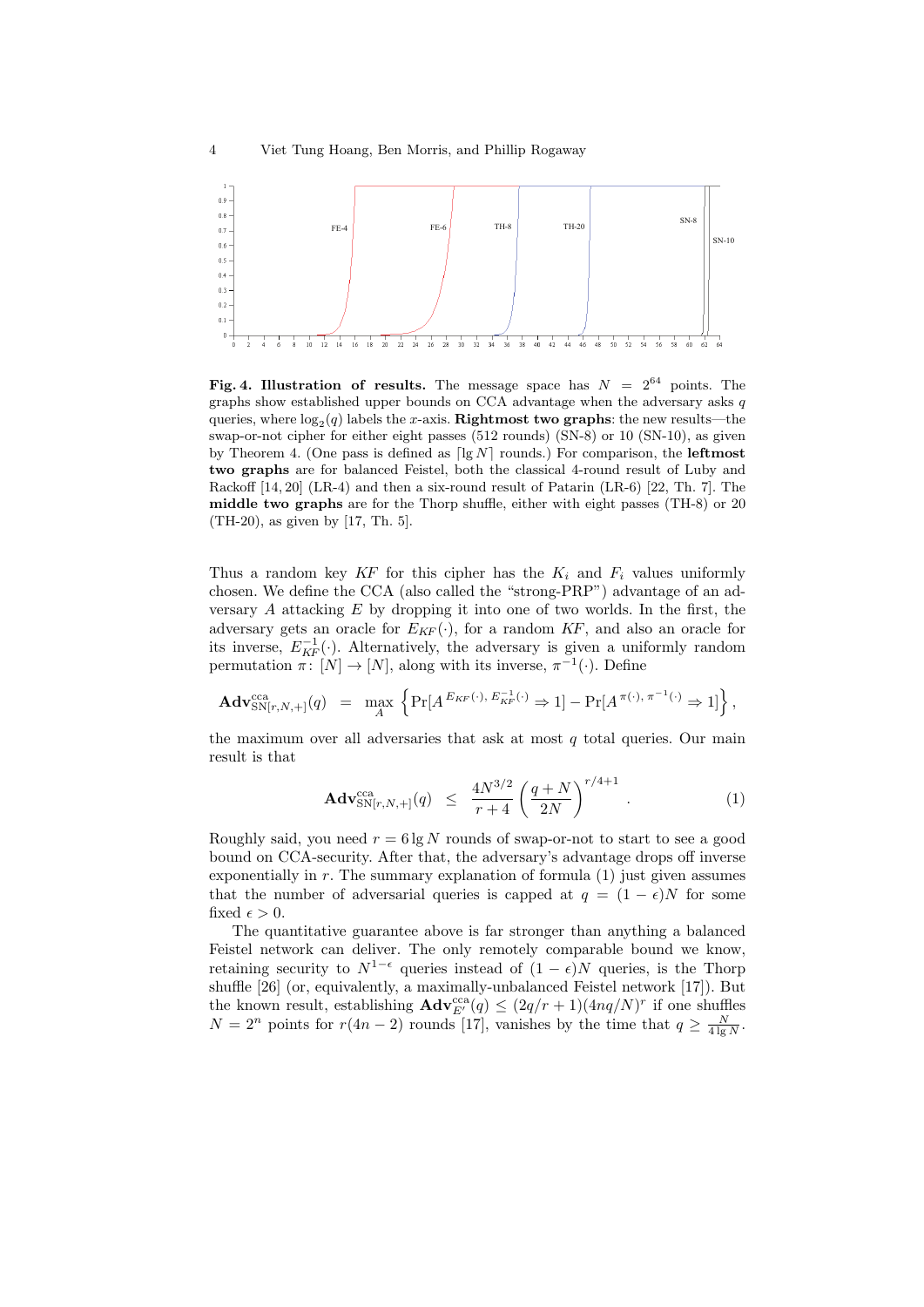Numerically, the Thorp-shuffle bounds come out much weaker for most *r*, *q*, and *N*. See Fig. 4 for sample graphs comparing known bounds on balanced Feistel, the Thorp shuffle, and swap-or-not.

As a simple numerical example, swap-or-not enciphering 64-bit strings for 1200 rounds using a random round function will yield a maximal CCA advantage of less than  $10^{-10}$ , even if the adversary can ask  $q = 2^{63}$  queries. While the number of rounds is obviously large, no other construction can deliver a comparable guarantee, achieving security even when *q* is close to *N*.

For a more complexity-theoretic discussion of swap-or-not, see Section 4.

FORMAT-PRESERVING ENCRYPTION. Swap-or-not was originally invented as a solution for *format-preserving encryption* (FPE) [1, 3, 5], where it provides the best known solution, in terms of proven-security bounds, when *N* is too big to spend linear time computing, yet too small for conventional constructions to deliver desirable bounds. This landscape has not much changed with the recent work of Stefanov and Shi [24], who, following Granboulan and Pornin [9], show how to speed up (e.g., to  $\tilde{\Theta}(N^{0.5})$  time) determining where a card goes in a particular *N*-card shuffle after spending  $\tilde{\Theta}(N)$  time at key-setup. For more discussion of swap-or-not and its use in FPE, see Section 5.

#### **2 Preliminaries**

TOTAL VARIATION DISTANCE. Let  $\mu$  and  $\nu$  be probability distributions on  $\Omega$ . The *total variation distance* between distributions *µ* and *ν* is defined as

$$
\|\mu - \nu\| = \frac{1}{2} \sum_{x \in \Omega} |\mu(x) - \nu(x)| = \max_{S \subset \Omega} {\{\mu(S) - \nu(S)\}}.
$$

BLOCKCIPHERS. Let  $E: K \times M \rightarrow M$  be a blockcipher, meaning that  $K$  and  $M$ are finite and each  $E_K(\cdot) = E(K, \cdot)$  is a permutation on *M*. We emphasize that  $K$  and  $M$  need not consist of binary strings of some particular length, as is often assumed to be the case. For any blockcipher *E*, we let *E−*<sup>1</sup> be its inverse blockcipher.

For blockcipher  $E: K \times M \rightarrow M$  and adversary *A* the *advantage* of *A* in carrying out an (adaptive) chosen-ciphertext attack (CCA) on *E* is

$$
\mathbf{Adv}_{E}^{\mathrm{cca}}(A) = \Pr[K \xleftarrow{\$} \mathcal{K} : A^{E_{K}(\cdot), E_{K}^{-1}(\cdot)} \Rightarrow 1] - \Pr[\pi \xleftarrow{\$} \mathrm{Perm}(\mathcal{M}) : A^{\pi(\cdot), \pi^{-1}(\cdot)} \Rightarrow 1].
$$

Here  $\text{Perm}(\mathcal{M})$  is the set of all permutations on  $\mathcal{M}$ . We say that A carries out an (adaptive) chosen-plaintext attack (CPA) if it asks no queries to its second oracle. Adversary *A* is *non-adaptive* if it asks the same queries on every run. Let  $\mathbf{Adv}_{E}^{\text{cca}}(q)$  be the maximum advantage of any (adaptive) CCA adversary against *E* subject to the adversary asking at most *q* total oracle queries. Similarly define  $\mathbf{Adv}_{E}^{\text{ncpa}}(q)$  for nonadaptive CPA attacks (NCPA).

For blockciphers  $F, G: K \times M \rightarrow M$  let  $F \circ G$  denote their cascade, with *F*'s output fed into *G*'s input; formally,  $F \circ G: \mathcal{K}^2 \times \mathcal{M} \to \mathcal{M}$  is defined by  $(F \circ G)_{(K,K')} = G_{K'}(F_K(X)).$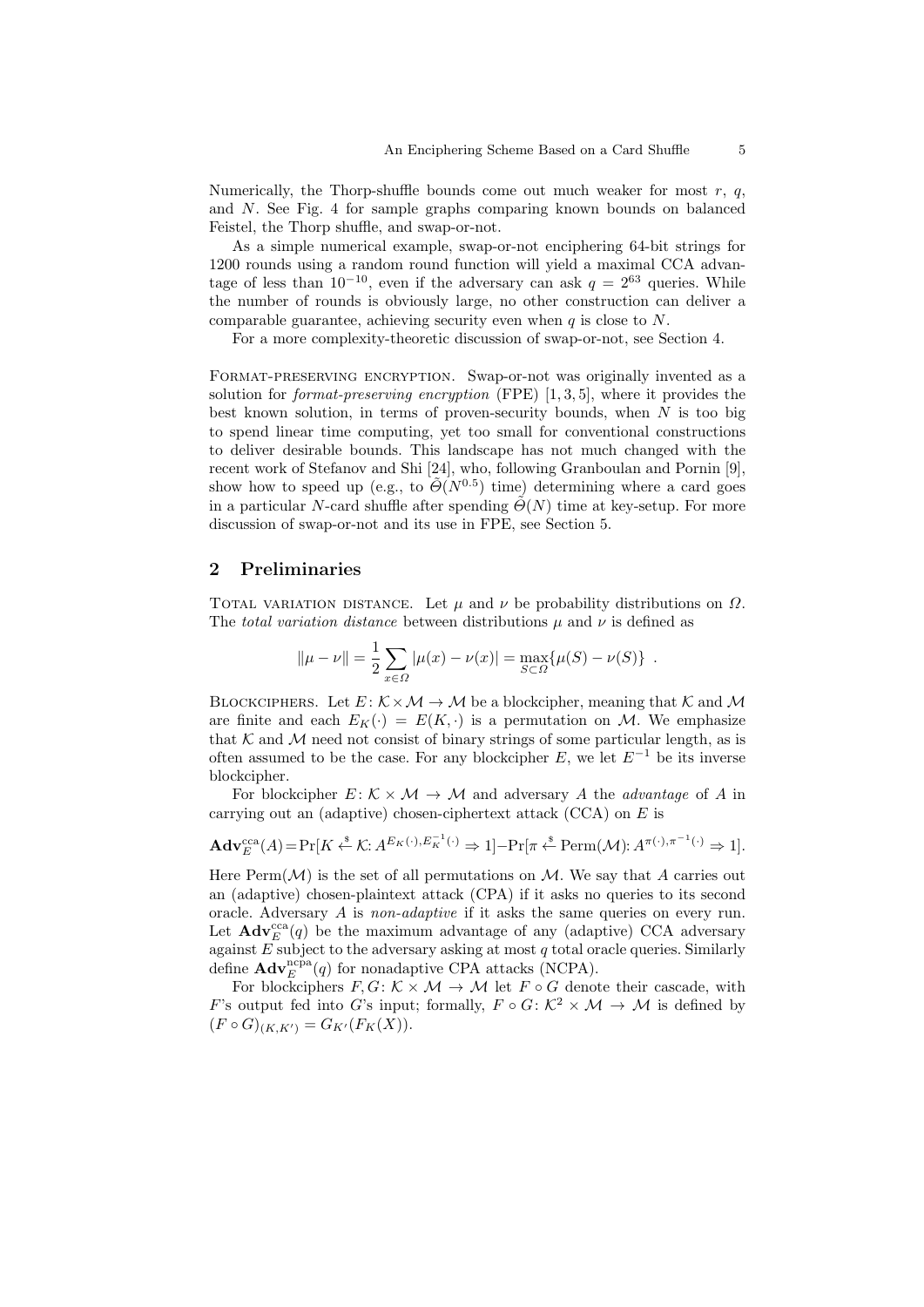6 Viet Tung Hoang, Ben Morris, and Phillip Rogaway

LIFTING NCPA TO CCA SECURITY. We bound the CCA-security of a Feistel network from its NCPA-security by using the following result of Maurer, Pietrzak, and Renner [15, Corollary 5]. It is key to our approach, effectively letting us assume that our adversaries are of the simple, NCPA breed. Recall that in writing  $F \circ G$ , the blockciphers are, in effect, independently keyed.

**Lemma 1 (Maurer-Pietrzak-Renner)** *If F and G are blockciphers on the same message space then, for any*  $q$ ,  $\mathbf{Adv}_{F^{\circ}G^{-1}}^{cca}(q) \leq \mathbf{Adv}_{F}^{ncpa}(q) + \mathbf{Adv}_{G}^{ncpa}(q)$ .

# **3 Security of Swap-Or-Not**

Fix a finite abelian group  $G = (N, +)$  where  $[N] = \{0, 1, \ldots, N - 1\}$ . We define the swap-or-not shuffle  $SN[r, N, +]$  of *r* rounds over the elements of *G*. The shuffling at round *t* is as follows. Initially, each of *N* distinct cards is at a position in the set [*N*]. To shuffle during this round, choose  $K_t \overset{\hspace{0.1em}\mathsf{\scriptscriptstyle\$}}{\leftarrow} [N]$ , the *subkey* at round *t*. Then, for each set  $\{X, K_t - X\}$  with  $X \in G$ , choose  $b \stackrel{\$}{\leftarrow} \{0, 1\}$  and then swap the cards at positions *X* and  $K_t - X$  if  $b = 1$ .

Let  $\{W_t : t \geq 0\}$  be the Markov chain representing the swap-or-not shuffle with  $N$  cards. More formally, let  $C$  be a set of cardinality  $N$ , whose elements we call *cards*. The state space of  $\{W_t\}$  is the set of bijections from  $\mathcal{C}$  to  $\{0, \ldots, N-1\}$ . For a card  $z \in \mathcal{C}$ , we interpret  $W_t(z)$  as the position of card  $z$  at time  $t$ .

Let *A* be a deterministic adversary that makes exactly *q* queries. Our proof is based on an analysis of the mixing rate of the swap-or-not shuffle. However, since *A* makes only  $q \leq N$  queries, we need only bound the rate at which some *q*-element subset of the cards mixes. So let  $z_1, \ldots, z_q$  be distinct cards in *C*, and let  $X_t$  be the vector of positions of cards  $z_1, \ldots, z_q$  at time *t*. For *j* in  $\{1, \ldots, q\}$  we write  $X_t(j)$  for the position of card  $z_j$  at time *t*, and define  $X_t(1,\ldots,j) = (X_t(1),\ldots,X_t(j))$ . We shall call  $X_t$  the *projected swap-or-not shuffle.* Note that the stationary distribution of  $X_t$ , which we denote by  $\pi$ , is uniform over the set of distinct *q*-tuples of elements from *G*. Equivalently,  $\pi$  is the distribution of *q* samples without replacement from *G*. Let  $\tau_t$  denote the distribution of *Xt*.

**Theorem 2 (Rapid mixing).** *Consider the swap-or-not shuffle*  $SN[r, N, +]$ for  $r, N \geq 1$ , and let  $q \in \{1, ..., N\}$ . Fix  $z_1, ..., z_q$  and let  $\{X_t : t \geq 0\}$  be the *corresponding projected swap-or-not shuffle, let π be its stationary distribution, and let*  $\tau_t$  *be the distribution of*  $X_t$ *. Then* 

$$
\|\tau_r - \pi\| \leq \frac{2N^{3/2}}{r+2} \left(\frac{q+N}{2N}\right)^{r/2+1}
$$

*.*

*Proof.* Let  $\tau_t^k$  be the conditional distribution of  $X_t$  given the subkeys  $K_1, \ldots, K_r$ . (Here we consider  $K_1, \ldots, K_r$  random variables, and we condition on the  $\sigma$ algebra of these random variables.) We will actually show that  $\mathbf{E}(\|\tau_r^k - \pi\|)$ satisfies the claimed inequality. Note that since  $K_1, \ldots, K_r$  are random variables,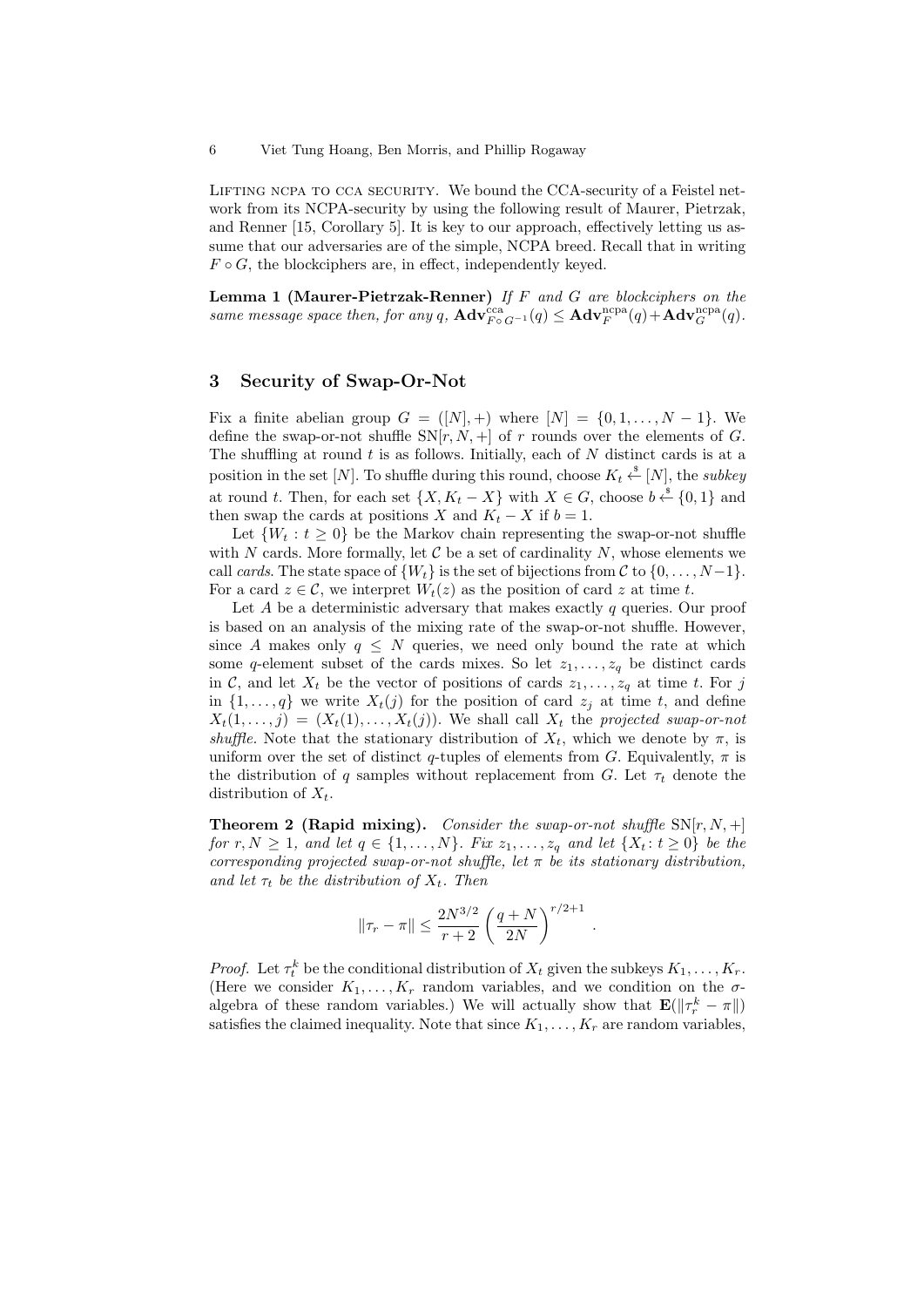so is  $\tau_r^k$ , and hence so is  $\|\tau_r^k - \tau\|$ . This implies the theorem since  $\tau_r = \mathbf{E}(\tau_r^k)$ and hence

$$
\|\tau_r - \pi\| = \|\mathbf{E}(\tau_r^k - \pi)\| \le \mathbf{E} \Big( \|\tau_r^k - \pi\|\Big),
$$

by Jensen's inequality, since for distributions  $\mu$  and  $\tau$ , the total variation distance  $\|\mu - \tau\|$  is half the *L*<sup>1</sup>-norm of  $\mu - \tau$ , and the *L*<sup>1</sup>-norm is convex. For a distribution  $\nu$  on  $q$ -tuples of  $\Omega$ , define

$$
\nu(u_1, \dots, u_j) = \Pr[Z_1 = u_1, \dots, Z_j = u_j] \text{ and}
$$

$$
\nu(u_j \mid u_1, \dots, u_{j-1}) = \Pr[Z_j = u_j \mid Z_1 = u_1, \dots, Z_{j-1} = u_{j-1}]
$$

where  $(Z_1, \ldots, Z_q) \sim \nu$ . For example,  $\tau_t(u_1, \ldots, u_j)$  is the probability that, in the swap-or-not shuffle, cards  $z_1, \ldots, z_j$  land in positions  $u_1, \ldots, u_j$  at time *t*, while  $\tau_t(u_j | u_1, \ldots, u_{j-1})$  is the probability that at time *t* card  $z_j$  is in position  $u_j$ given that cards  $z_1, \ldots, z_{j-1}$  are in positions  $u_1, \ldots, u_{j-1}$ . On the other hand,  $\pi(u_j | u_1, \ldots, u_{j-1})$  is the probability that, in a uniform random ordering, card  $z_j$ is in position  $u_j$  given that cards  $z_1, \ldots, z_{j-1}$  land in positions  $u_1, \ldots, u_{j-1}$ .

Each of the conditional distributions  $\tau_t^k(\cdot | u_1, \ldots, u_{j-1})$  converges to uniform as  $t \to \infty$ . When all of these distributions are "close" to uniform, then  $\tau_t^k$ will be close to  $\pi$ . In fact, we only need the conditional distributions to be close "on average," as is formalized in the following lemma, which is easily established using coupling. For a proof, see [17, Appendix A].

**Lemma 3** *Fix a finite nonempty set*  $Ω$  *and let*  $μ$  *and*  $ν$  *be probability distributions supported on q-tuples of elements of*  $\Omega$ *, and suppose that*  $(Z_1, \ldots, Z_q) \sim \mu$ *. Then*

$$
\|\mu - \nu\| \leq \sum_{l=0}^{q-1} \mathbf{E} \Big( \|\mu(\cdot \mid Z_1, \dots, Z_\ell) - \nu(\cdot \mid Z_1, \dots, Z_\ell)\| \Big).
$$
 (2)

Note that in the above lemma, since  $Z_1, \ldots, Z_q$  are random variables (whose joint distribution is given by  $\mu$ ), so is  $\|\mu(\cdot | Z_1, \ldots, Z_\ell) - \nu(\cdot | Z_1, \ldots, Z_\ell)\|$  for every  $\ell < q$ ; each summand in the right-hand side of (2) is the expectation of one of these random variables.

Recall that  $\tau_t^k$  is the conditional distribution of  $X_t$  given  $K_1, \ldots, K_r$ . Fix  $\ell \in$ *{*0*, . . . , q −*1*}*. We wish to bound the expected distance between the distribution  $\tau_t^k(\cdot | X_t(1), \ldots, X_t(\ell))$  and  $\pi(\cdot | X_t(1), \ldots, X_t(\ell))$  (i.e., the uniform distribution on  $G \setminus \{X_t(1), \ldots, X_t(\ell)\}\)$ .

For  $t \geq 0$ , let  $S_t = G \setminus \{X_t(1), \ldots, X_t(\ell)\}\$ . Thus  $S_t$  is the set of positions that card  $z_{\ell+1}$  could be located in at time *t*, given the positions of cards  $z_1, ..., z_\ell$ . For  $a \in S_t$ , let  $p_t(a) = \tau_t^k(a \mid X_t(1), \ldots, X_t(\ell))$ . Then we have

$$
\|\tau_t^k(\cdot\,|\,X_t(1,\ldots,\ell)) - \pi(\cdot\,|\,X_t(1,\ldots,\ell))\| = \frac{1}{2}\sum_{a\in S_t}|p_t(a) - 1/m|,\qquad(3)
$$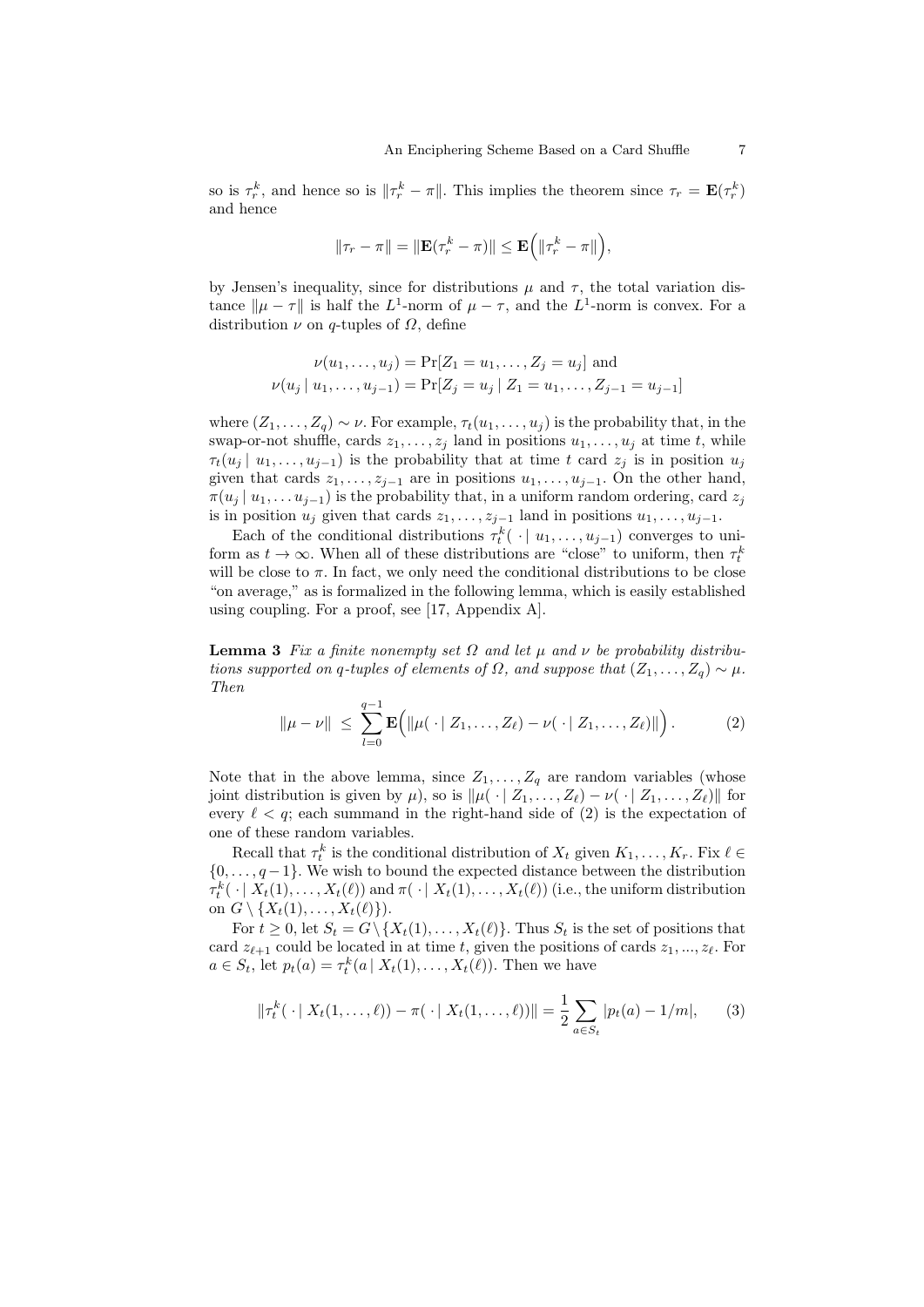where  $m = |S_t| = N - \ell$ . Using the Cauchy-Schwarz inequality twice gives

$$
\left(\mathbf{E}\left[\sum_{a\in S_t} |p_t(a) - 1/m|\right]\right)^2 \leq \mathbf{E}\left[\left(\sum_{a\in S_t} |p_t(a) - 1/m|\right)^2\right]
$$

$$
\leq m \cdot \mathbf{E}\left[\sum_{a\in S_t} (p_t(a) - 1/m)^2\right]
$$

$$
\leq N \cdot \mathbf{E}\left[\sum_{a\in S_t} (p_t(a) - 1/m)^2\right].
$$
 (4)

We shall prove, by induction on *t*, that

$$
\mathbf{E}\left[\sum_{a\in S_t} (p_t(a) - 1/m)^2\right] \le \left(\frac{\ell+N}{2N}\right)^t \tag{5}
$$

for every  $t \leq r$ . Then, substituting  $t = r$  to (3), (4), and (5), we have

$$
\mathbf{E}\Big(\|\tau_r^k(\cdot\mid X_r(1,\ldots,\ell)) - \pi(\cdot\mid X_r(1,\ldots,\ell))\|\Big) \leq \frac{1}{2}\left(N \cdot \mathbf{E}\left[\sum_{a \in S_r} (p_r(a) - 1/m)^2\right]\right)^{1/2} \leq \frac{\sqrt{N}}{2}\left(\frac{\ell+N}{2N}\right)^{r/2} .
$$

Substituting this into Lemma 3 gives

$$
\mathbf{E}\left(\|\tau_r^k - \pi\|\right) \le \sum_{\ell=0}^{q-1} \mathbf{E}\left(\|\tau_r^k(\cdot \mid X_r(1,\dots,\ell)) - \pi(\cdot \mid X_r(1,\dots,\ell))\|\right)
$$
  

$$
\le \sum_{\ell=0}^{q-1} \frac{\sqrt{N}}{2} \left(\frac{\ell+N}{2N}\right)^{r/2}
$$
  

$$
\le N^{3/2} \int_0^{q/2N} (1/2 + x)^{r/2} dx \le \frac{2N^{3/2}}{r+2} \left(\frac{q+N}{2N}\right)^{r/2+1}
$$

We now verify equation (5). First, consider the base case  $t = 0$ . Since the initial positions of the cards are deterministic,

$$
\mathbf{E}\Big[\sum_{a\in S_0} (p_0(a)-1/m)^2\Big] = (1-1/m)^2 + (m-1)\cdot (0-1/m)^2 = 1-1/m < 1.
$$

Now suppose that equation (5) holds for  $t$ . We prove that it also holds for  $t + 1$ . Define  $s_t = \sum_{a \in S_t} (p_t(a) - 1/m)^2$ . It is sufficient to show that

$$
\mathbf{E}(s_{t+1} \mid s_t) = \left(\frac{\ell+N}{2N}\right) s_t.
$$
\n(6)

*.*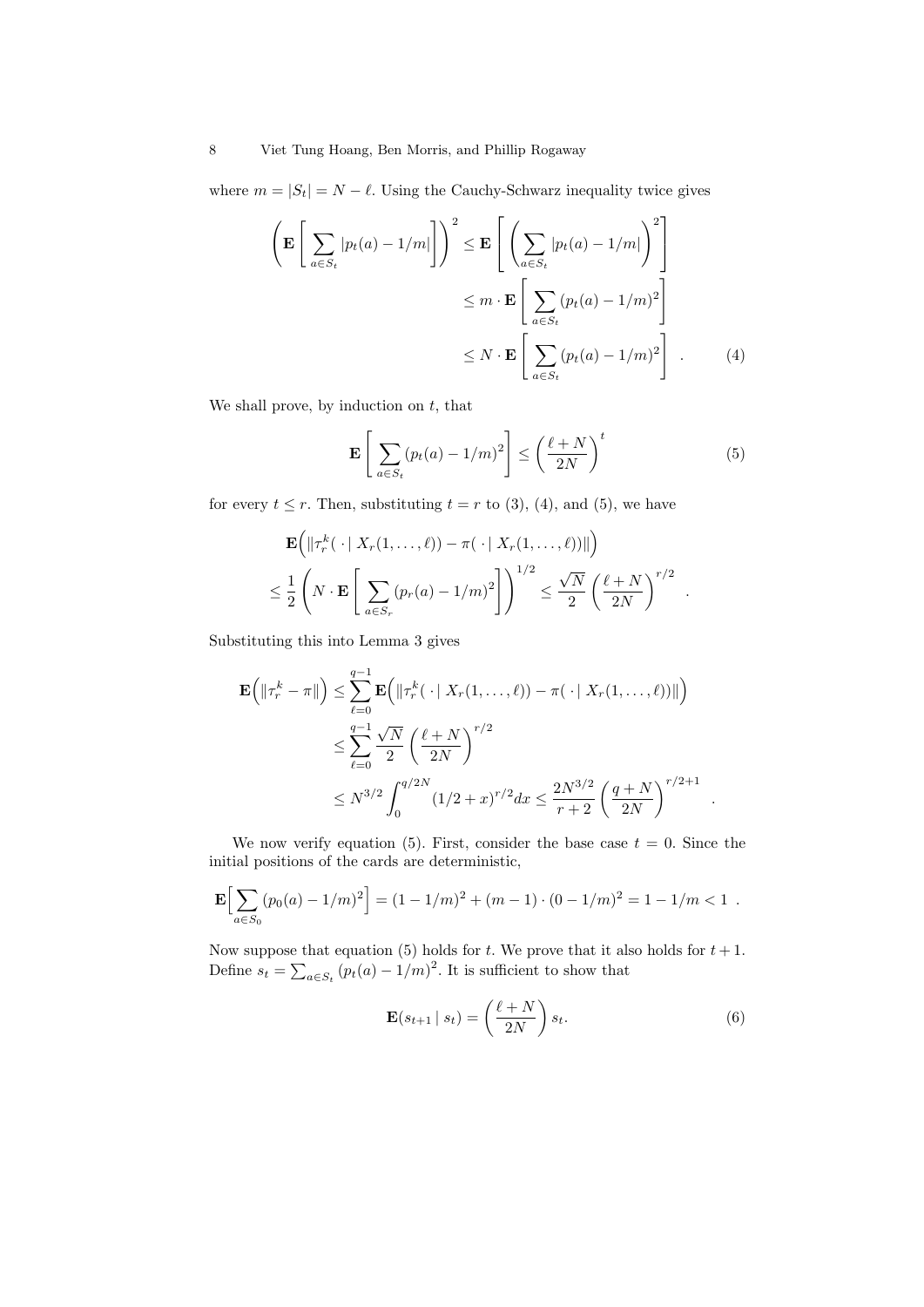Define  $f: S_t \to S_{t+1}$  by

$$
f(a) = \begin{cases} a & \text{if } a \in S_{t+1}; \\ K_{t+1} - a & \text{otherwise.} \end{cases}
$$

Note that *f* is a bijection from  $S_t$  to  $S_{t+1}$ : it sends  $S_t$  to  $S_{t+1}$  because if  $a \in S_t$ then either *a* or  $K_{t+1} - a$  must be in  $S_{t+1}$ , and it has an inverse  $f^{-1}: S_{t+1} \to S_t$ defined by

$$
f^{-1}(b) = \begin{cases} b & \text{if } b \in S_t; \\ K_{t+1} - b & \text{otherwise.} \end{cases}
$$

Furthermore, note that

$$
p_{t+1}(f(a)) = \begin{cases} p_t(a) & \text{if } K_{t+1} - a \notin S_t; \\ \frac{1}{2}p_t(a) + \frac{1}{2}p_t(K_{t+1} - a) & \text{otherwise.} \end{cases}
$$

Since  $K_{t+1}$  is independent of the process up to time *t*, for every  $y \in G$ , we have  $Pr[K_{t+1} - a = y | s_t] = 1/N$ . Hence, since  $|S_t| = m$ , conditioning on the value of  $K_{t+1} - a$  gives

$$
\mathbf{E}\left(\left[p_{t+1}(f(a)) - \frac{1}{m}\right]^2 \mid s_t\right) = \frac{\ell}{N} \left(p_t(a) - \frac{1}{m}\right)^2 + \frac{1}{N} \sum_{y \in S_t} \left[\frac{p_t(a) + p_t(y)}{2} - \frac{1}{m}\right]^2. (7)
$$

The sum can be rewritten as

$$
\sum_{y \in S_t} \frac{1}{4} \Big[ (p_t(y) - 1/m) + (p_t(a) - 1/m) \Big]^2
$$
  
=  $\frac{1}{4} \sum_{y \in S_t} (p_t(y) - 1/m)^2 + \frac{1}{2} (p_t(a) - 1/m) \sum_{y \in S_t} (p_t(y) - 1/m) + \frac{1}{4} \sum_{y \in S_t} (p_t(a) - 1/m)^2$   
=  $\frac{1}{4} s_t + \frac{m}{4} (p_t(a) - 1/m)^2$ ,

since  $\sum_{y \in S_t} (p_t(y) - 1/m) = 0$ . Combining this with (7) gives

$$
\mathbf{E}\left(\left[p_{t+1}(f(a)) - 1/m\right]^2 \mid s_t\right) = \frac{s_t}{4N} + \frac{4\ell + m}{4N} \left(p_t(a) - 1/m\right)^2. \tag{8}
$$

Note that

$$
\mathbf{E}(s_{t+1} | s_t) = \sum_{b \in S_{t+1}} \mathbf{E} \Big( \Big[ p_{t+1}(b) - 1/m \Big]^2 | s_t \Big)
$$
  
= 
$$
\sum_{a \in S_t} \mathbf{E} \Big( \Big[ p_{t+1}(f(a)) - 1/m \Big]^2 | s_t \Big).
$$

Evaluating each term in the sum using (8) gives

$$
\mathbf{E}(s_{t+1} | s_t) = \frac{ms_t}{4N} + \frac{4\ell + m}{4N} \sum_{a \in S_t} (p_t(a) - 1/m)^2
$$
  
= 
$$
\frac{ms_t}{4N} + \frac{(4\ell + m)s_t}{4N}
$$
  
= 
$$
\frac{\ell + N}{2N} s_t,
$$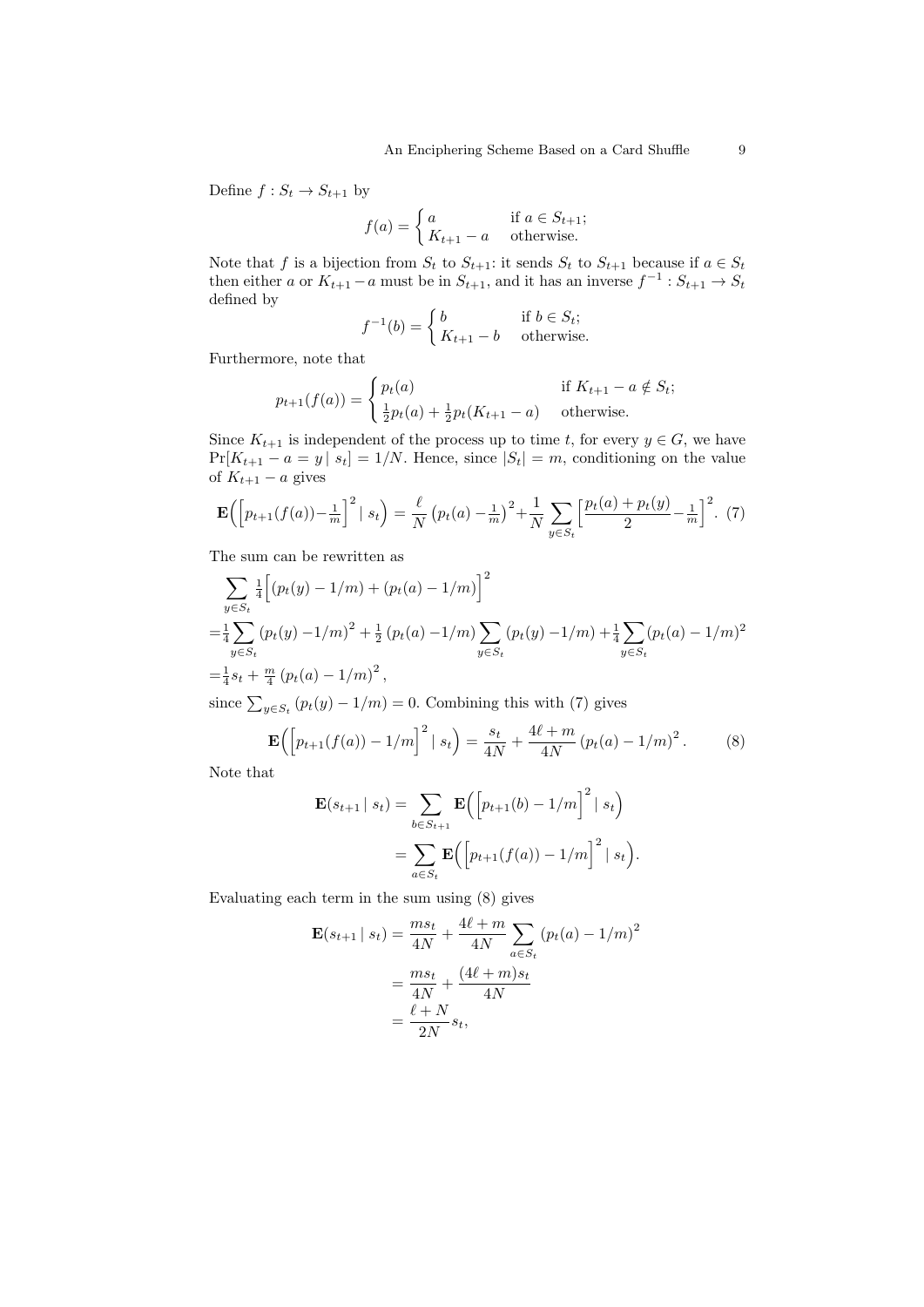10 Viet Tung Hoang, Ben Morris, and Phillip Rogaway

where the last line holds because  $m + \ell = N$ . It follows that  $\mathbf{E}(s_{t+1} | s_t) =$  $\left(\frac{\ell+N}{2N}\right)$  $\big)$ *s*<sub>t</sub>, which verifies (6) and hence (5). This completes the proof.  $\Box$ 

CCA-SECURITY. Observe that if  $E = SN[r, N, +]$  for some abelian group  $G =$  $([N], +)$  then  $E^{-1}$  is also  $SN[r, N, +]$ . Employing Lemma 1 we conclude our main theorem.

**Theorem 4.** Let  $E = SN[2r, N, +]$ . Then  $\mathbf{Adv}_{E}^{\text{cca}}(q) \leq$  $\frac{4N^{3/2}}{r+2}$   $\left(\frac{q+N}{2N}\right)$ 2*N*  $\sqrt{r/2+1}$ *.*

# **4 Complexity-Theoretic Interpretation**

While Theorem 4 is information-theoretic, it should be clear that the result applies to the complexity-theoretic setting too, in exactly the same manner as Luby-Rackoff [14] and its successors. Namely, from a PRF  $F: \mathcal{K} \times \{0,1\}^* \to$  $\{0,1\}$  and a number *n*, define *n*-bit round functions  $F_i(X)$  whose *j*th bit is *F*( $\langle i, j, n, X \rangle$ ). Also define *n*-bit round keys  $K_i$  whose *j*th bit is  $F(\langle i, j, n \rangle)$ . Using these components, apply the swap-or-not construction for, say,  $r = 7n$  rounds, yielding a PRP *E* on *n* bits. Translating the information-theoretic result into this setting, the PRP-security of *E* is the PRF-security of *F* minus a term that remains negligible until  $q = (1 - \epsilon)2^n$  adversarial queries, for any  $\epsilon > 0$ . That is, from the asymptotic point of view, the swap-or-not construction preserves essentially all of a PRF's security in the constructed PRP.

We emphasize that our security results only cover the (strong) PRP notion of security. An interesting question we leave open is whether the swap-or-not cipher is indifferentiable from a random permutation [16]. Following Coron, Patarin, and Seurin [6], Holenstein, Künzler, and Tessaro show that the 14-round Feistel construction is indifferentiable from a random permutation [12]. But their proof is complex and delivers very poor concrete-security bounds. It would be desirable to have a construction supporting a simpler proof with better bounds.

#### **5 Format-Preserving Encryption**

In the *format-preserving encryption* (FPE) problem, one wants to encipher on an arbitrary set  $\mathcal{X}$ , often  $\mathcal{X} = [N]$  for some number *N*. Usually constructions are sought that start from a conventional blockcipher, like AES. The problem has attracted increasing interest  $[1–5, 8, 9, 17, 24, 25, 27]$ , and is the subject of ongoing standardization work by NIST and the IEEE.

When *N* is sufficiently small that one can afford  $\Omega(N)$ -time to encrypt, provably good solutions are easy, by directly realizing a random shuffle [3]. And when *N* is sufficiently large that no adversary could ask anything near  $N^{1/2}$  queries, nice solutions are again easy, using standard cryptographic constructions like multi-round Feistel. But for intermediate-size domains, like those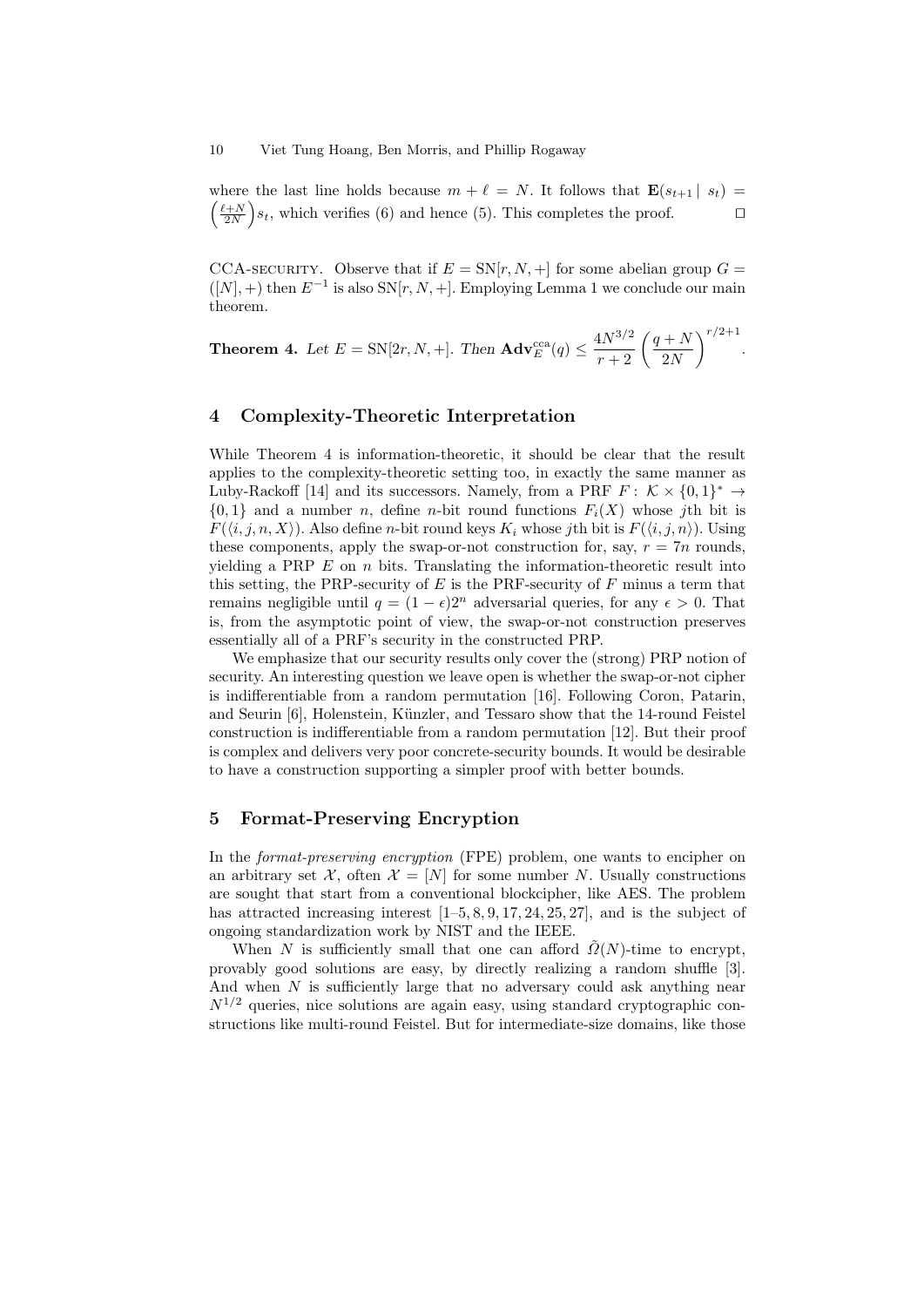with  $2^{30} - 2^{60}$  points, the bounds associated to well-known construction are disappointing, even if known attacks are not remotely feasible, and spending time proportional to the domain size, even in key-setup phase, is not attractive.

With these problematic-size domains in mind, suppose we use swap-or-not to encipher 9-digit social security numbers  $(N \approx 2^{30})$ . Employing Theorem 4, if we use 340 rounds we are guaranteed a maximal CCA advantage of less than  $10^{-10}$  even if the adversary can ask  $q = 10^8$  queries. Similarly, suppose we use swap-or-not to encipher 16-digit credit cards  $(N \approx 2^{53})$ . If we use 500 rounds we are guaranteed a maximal CCA advantage of less than 10*−*<sup>10</sup> even if the adversary can ask  $q = 10^{15}$  queries. (Of course these numbers assume random round functions; if one bases the construction on AES, say, one will have to add in a term for its insecurity.) The round counts are obviously high, yet the rounds are fast and the guarantees are strong. (We note too that, at least for the binary-string setting and AES as a starting point, there are tricks to reduce the number of blockcipher calls by a factor of five, as shown in prior work [17]. But this is probably not helpful in the presence of good AES support, as with recent Intel processors.)

A very different approach to small-domain FPE is taken by Granboulan and Pornin [9], who show how to realize a particular shuffle on *N* cards in  $O(\lg^3 N)$ encryption time and  $O(\lg N)$  space. But the method seems to be impractical, requiring extended-precision arithmetic to sample from a hypergeometric distribution. Stefanov and Shi go on to show how to exploit preprocessing to realize a different *N*-card shuffle [24]. Their method is applicable when the key-setup cost of  $\Theta(N)$  is feasible, as is key storage and per-message encryption cost of  $\tilde{\Theta}(N^{1/2})$ . Near or beyond  $N \approx 2^{30}$ , these assumptions seem unlikely to hold in most settings. That said, the approach allows an adversary to query all *N* points, whereas the shuffle of this paper has only been proven to withstand  $(1 - \epsilon)N$  queries. (We conjecture that swap-or-not works well for *N* queries and reasonable *r*—that its mixing time is fast—but no such result is proven here.)

## **6 Confusion/Diffusion Ciphers**

Swap-or-not can also be construed as an approach for making a confusion/diffusion blockcipher. In doing this one would instantiate round functions  $F_i: \{0, 1\}^n \to \{0, 1\}$  by a fast, concrete construction. Perhaps the simplest plausible instantiation is have *F<sup>i</sup>* be specified by an *n*-bit  $\text{string}$   $L_i$ , letting  $F_i(\hat{X})$  =

proc  $E_{KL}(X)$  //*inner-product realization* for  $i \leftarrow 1$  to  $r$  do  $X' \leftarrow K_i \oplus X$  $\hat{X} \leftarrow \max(X, X')$ if  $L_i$ ⊙  $\hat{X}$  = 1 then  $X \leftarrow X'$ return *X* **Fig. 5.** Cipher  $E = SN[r, n, \odot]$  encrypts a string  $X \in \{0, 1\}^n$  using a key *KL* that specifies subkeys  $K_1, \ldots, K_r, L_1, \ldots, L_r \in \{0, 1\}^n$ .

 $L_i \odot \hat{X} = L_i[1]\tilde{X}[1] \oplus \cdots \oplus L_i[n]\tilde{X}[n]$  be the inner-product of  $L_i$  and  $\hat{X}$ . This concrete realization of swap-or-not is shown in Fig. 5. (We comment that for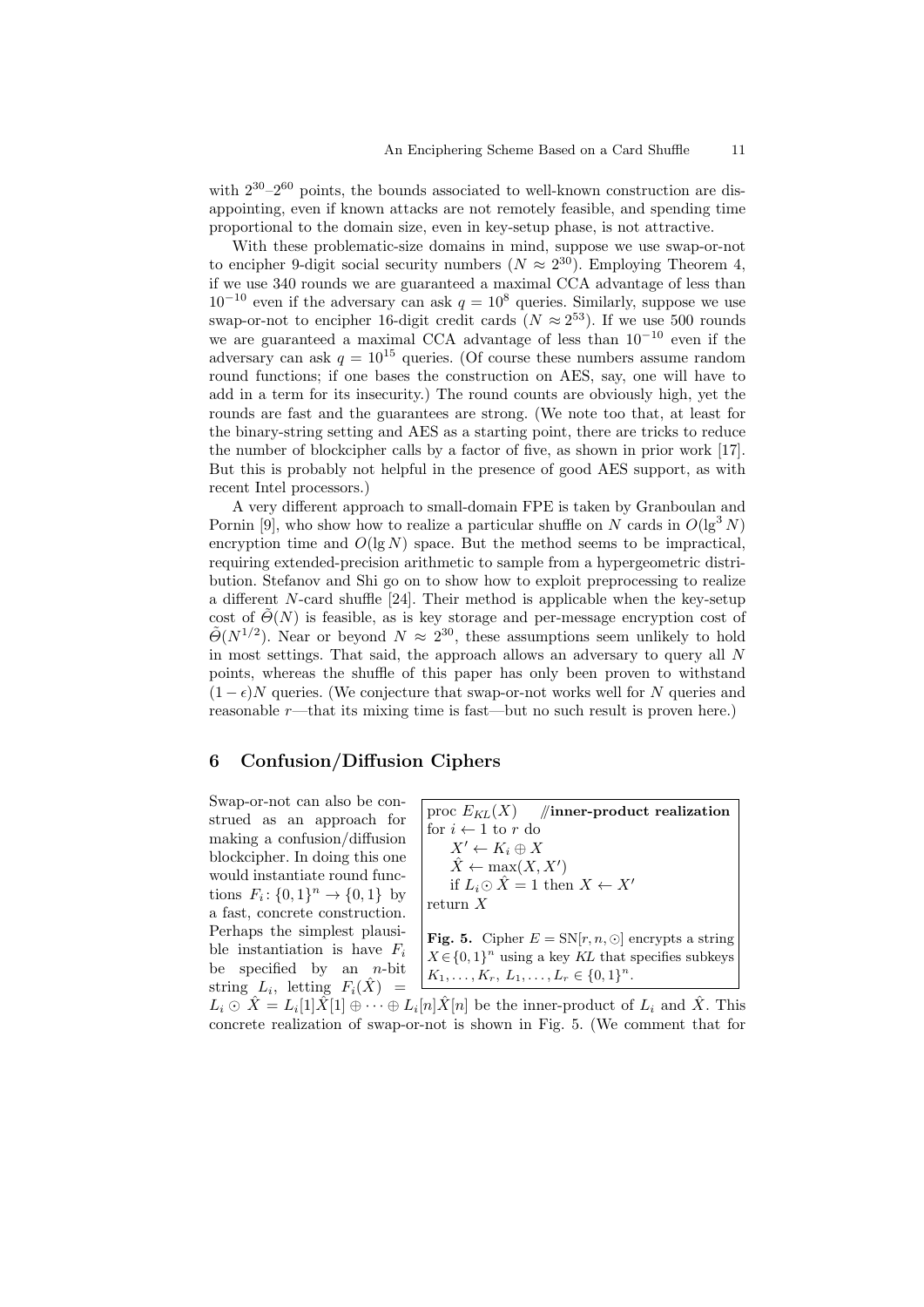#### 12 Viet Tung Hoang, Ben Morris, and Phillip Rogaway

this instantiation it is necessary to use "max" instead of "min" in selecting a canonical one of  $\{X, X'\}$ ; otherwise, we'd have  $X = 0^n$  always encrypting to  $0^n$ .)

We do not know how many rounds to suggest such that the construction of Fig. 5 should be a good blockcipher. It is incorrect to think that the theoretical analysis suggests a value like  $r = 6n$ ; for one thing, there is an enormous gap between computing a random round function  $F_i(\hat{X})$  and an inner product  $L_i \odot \hat{X}$ . We leave it as a problem for cryptanalysts to investigate how large *r* needs to be, to ascertain if inner product with  $L_i$  is actually a good choice for  $F_i$ , and to understand what other choices might work well.

#### **Acknowledgments**

The authors gratefully acknowledge comments from Mihir Bellare and Terence Spies. This work was supported under NSF grants DMS-1007739 and CNS-0904380.

### **References**

- 1. M. Bellare, T. Ristenpart, P. Rogaway, and T. Stegers. Format-preserving encryption. Selected Areas in Cryptography (SAC) 2009. Springer, pp. 295–312, 2009.
- 2. M. Bellare, P. Rogaway, and T. Spies. The FFX mode of operation for formatpreserving encryption. February 2010. Submission to NIST, available from their website.
- 3. J. Black and P. Rogaway. Ciphers with arbitrary finite domains. *Topics in Cryptology – CT-RSA 2002*, LNCS vol. 2271, Springer, pp. 114–130, 2002.
- 4. E. Brier, T. Peyrin, and J. Stern. BPS: a format-preserving encryption proposal. Submission to NIST, available from their website.
- 5. M. Brightwell and H. Smith. Using datatype-preserving encryption to enhance data warehouse security. 20th National Information Systems Security Conference Proceedings (NISSC), pp. 141–149, 1997.
- 6. J. Coron, J. Patarin, and Y. Seurin: The random oracle model and the ideal cipher model are equivalent. *CRYPTO 2008*, LNCS 5157, Springer, pp. 1–20, 2008.
- 7. P. Diaconis and J. Fill. Strong stationary times via a new form of duality. *Annals of Probability*, 18(4), pp. 1483–1522, 1990.
- 8. FIPS 74. U.S. National Bureau of Standards (U.S). Guidelines for implementing and using the NBS Data Encryption Standard. U.S. Dept. of Commerce, 1981.
- 9. L. Granboulan and T. Pornin. Perfect block ciphers with small blocks. *Fast Software Encryption* (FSE 2007), LNCS vol. 4593, Springer, pp. 452–465, 2007.
- 10. S. Halevi. EME*<sup>∗</sup>* : Extending EME to handle arbitrary-length messages with associated data. *INDOCRYPT 2004*, Springer, pp. 315–327, 2004.
- 11. S. Halevi and P. Rogaway. A tweakable enciphering mode. *CRYPTO 2003*, Springer, pp. 482-499, 2003.
- 12. T. Holenstein, R. Künzler, and S. Tessaro. The equivalence of the random oracle model and the ideal cipher model, revisited. *STOC 2011*, pp. 89–98, 2011. Full version at arXiv:1011.1264
- 13. V. Hoang and P. Rogaway. On generalized Feistel networks. *CRYPTO 2010*, pp. 613–630, 2010.